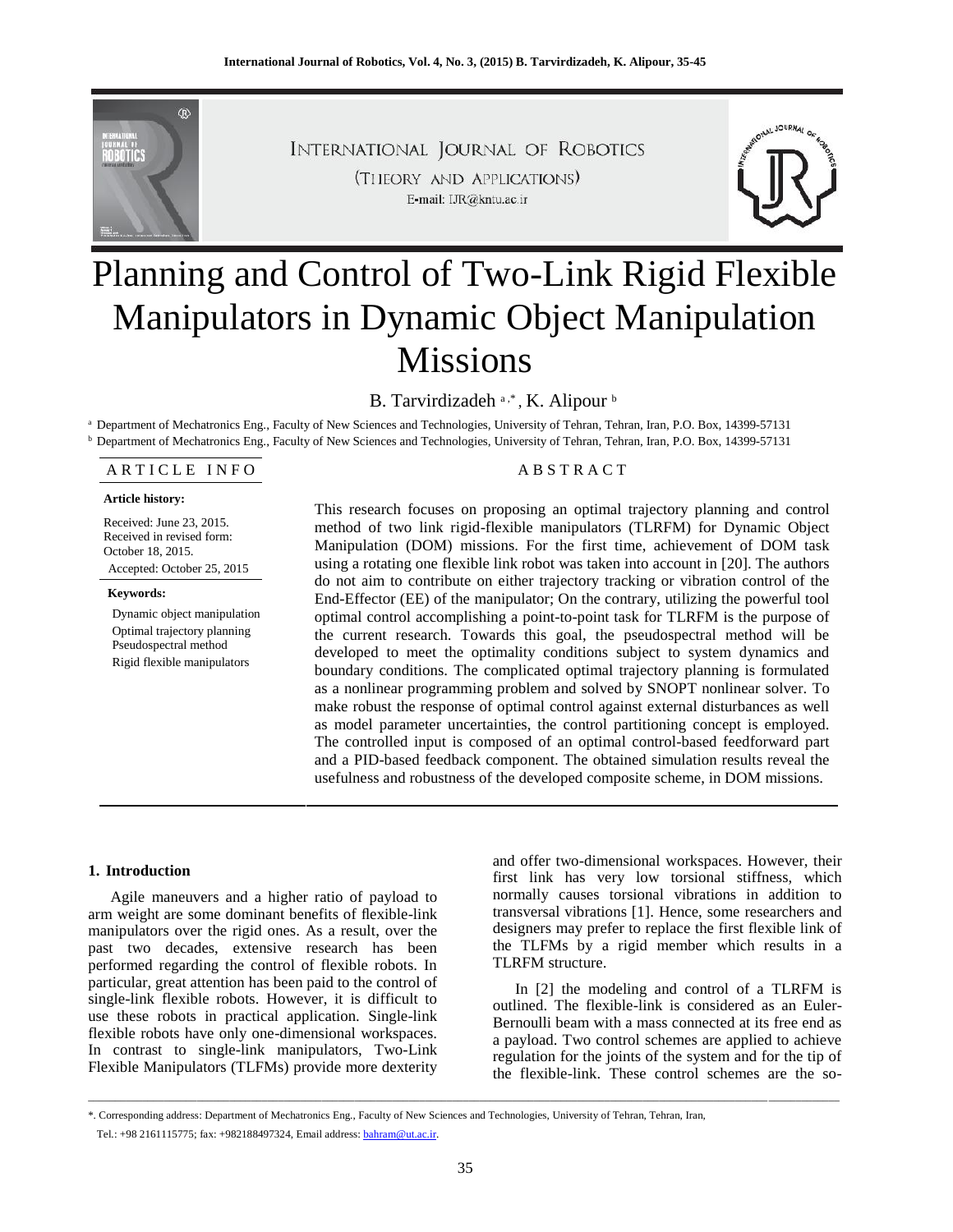called passivity-based velocity feedback and strainfeedback schemes. Finally, some simulation results are presented for both control schemes in which it can be seen that the system has a better performance when the strain feedback control scheme is used.

An optimal trajectory planning technique for suppressing residual vibrations in TLRFM is proposed in [3]. The equations of motion of the manipulator are derived using the Lagrangian approach and the assumed modes method. For the trajectory planning, the joint angle of the flexible link is expressed as a cubic spline function, and then the particle swarm optimization algorithm is used to determine the optimal trajectory. The optimal trajectory thus obtained satisfies the minimum vibration condition.

Two distributed controllers for a TLRFM were presented in [4]. The first distributed controller uses three PD-like fuzzy logic controllers. The second distributed controller is based on evaluating the importance degrees of the output variables of the system. The parameters in both controllers were tuned using nonlinear programming to obtain better performance. The robustness of both tuned distributed controllers was tested by varying the joint trajectories and angular velocities. The effect of changing the payload on the robustness of the two controllers was also considered.

As described above, the aforementioned researches aim to control the end-effector motion to track a predefined trajectory and/or to suppress its vibration. In contrast, the aim of the current study is neither trajectory tracking control nor vibration suppression of TLRFM, but instead, it attempts to control its motion to successfully throw the object at a specified point with a desired known velocity. It is worth mentioning that the object throwing task is a special kind of a wide object manipulation mission category, known as *Graspless Manipulation*.

Nonprehensile or Graspless Manipulation (GM) as an important research topic has some advantages such as no bearing of the object's total weight, use of simple robots to control the object, handling of the object where grasping is impractical [5, 6].

In GM, simple mechanisms are used to deal with the dynamics and the geometry of the environment and object [7].

One of the disadvantages of the GM is the complexity in planning [8]. GM may be impossible to be reversed [9].

Quasi-static and dynamic manipulations are two major different categories in GM. Loss of contact between the manipulator and the object in some manipulation intervals is allowed in dynamic manipulation [10].

Handling of a planar rigid body on a conveyor belt via a robot containing just one joint studied by Akella et al. [11]. Pushing paths planning by stable pushes problem studied by Lynch and Mason [12].

Controllability description, application of planar dynamic GM, and motion planning is the other works of the Lynch and Mason [13].

Tabata and Aiyama have studied problem of tossing using one-degree-of-freedom robot [14]. DOM problem containing of throwing and catching a disc via two planar manipulators is analyzed in [15]. Akbarimajd et al. [16] studied polygonal objects manipulation using one revolute joint robot from planning and kinematics points of view. Strategy of throwing mission for one degree-of-freedom robot proposed by Miyashita et al. [17]. A novel issue in object manipulation strategy by a dual soft-fingered robotic hand system, and also another novel strategy to control the position and orientation of the object via triple soft-fingered robotic hand system in the task space are proposed by Tahara et al in [18] an [19], respectively.

The authors have already proposed a novel issue in the area of DOM [20] considering the use of a rotating one-link flexible manipulator. In the present research, the authors have more improved the previous work to propose an *optimal trajectory planning method* for *two link rigid-flexible manipulators* in DOM missions. The *pseudospectral method* will be developed to satisfy optimality conditions subject to system dynamics and path constraints. The aim of the TLRFM, in the current study, is to launch an object from an arbitrary specified position in *xy*-plane to a predetermined arbitrary position with the considered velocity vector. It is worth mentioning that the object's end position may be out of the work-space of the robot. It is stressed that this research plans to target neither trajectory tracking nor vibration control of the EE of flexible robots as there are a lot of researches that have addressed these up to now [21-22] but rather on DOM by TLRFM which may utilizes the flexural properties of the robot to increase the considered performance. Herein, however, simultaneous EE velocity and position vectors control of a TLRFM in the limited and specified time has been put in perspective as the objective of control problem. EE velocity and position vectors control is an under actuated problem because the numbers of control inputs are less than the degrees of freedom of the system.

After the previous explanation on the problem, in section 2, the robotic system model is explained and the system nonlinear model will be derived. The DOM problem formulation and its solution procedure will be discusses in section 3. In section 4, the application of proposed scheme to find the time-history of the control inputs is provided for a considered TLRFM. In section five a hybrid control structure is elaborated to provide the system robustness. Some concluding remarks are mentioned at the final section.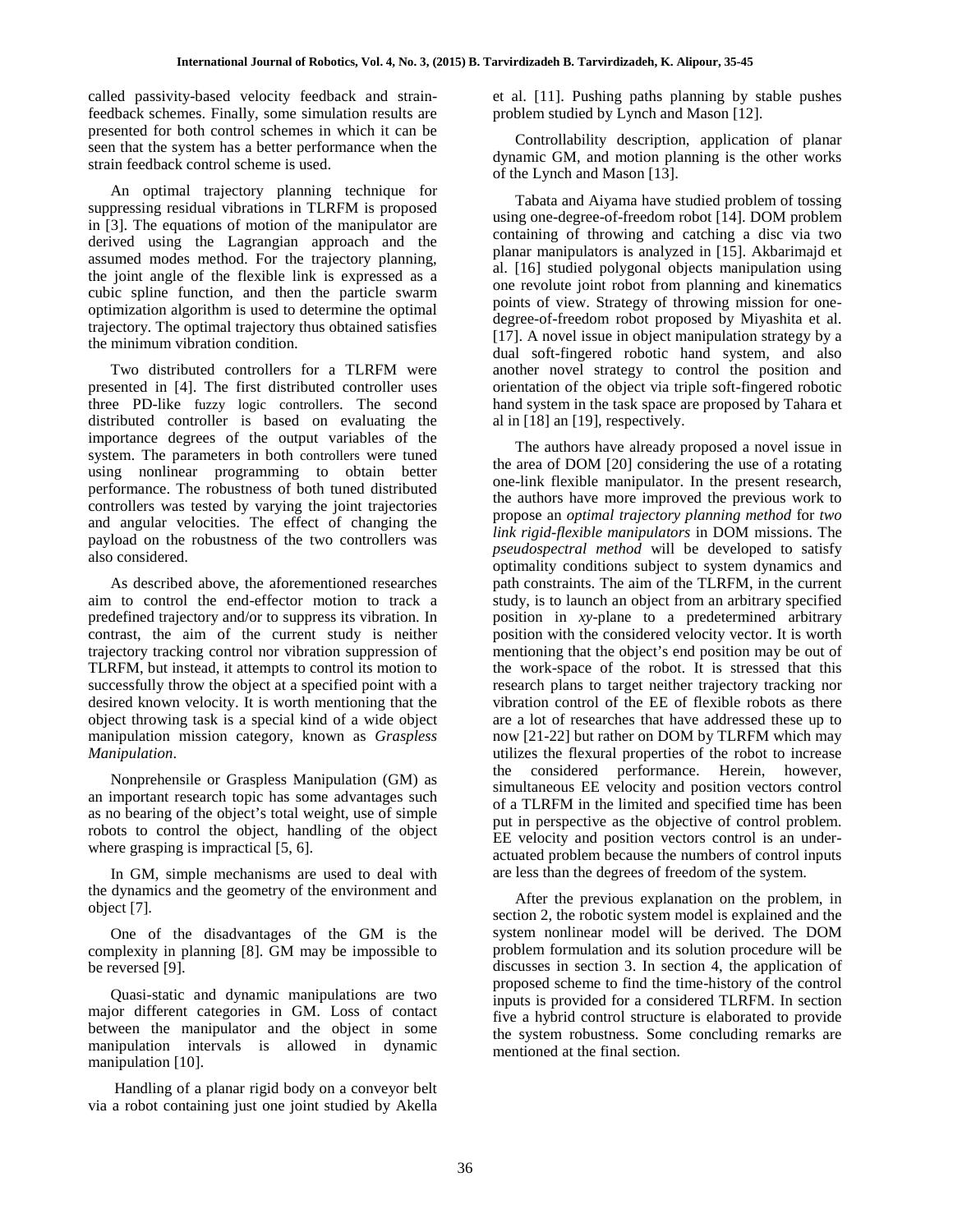#### **2. System Modeling**

 1 1 1 1 *h* **1 t1 <sup>P</sup> P** 1 2 2 2 1 2 *h* 2 2 2 1 1 2 2 2 1 sin cos cos sin *L Y j L L Y i a a <sup>e</sup>* **<sup>P</sup>** (1)

exible Link (FL) is assumed to modeled as an Euler--  
moulli beam. It is recalled that in the later analyses, transverse deflection of the FL is only considered  
\n
$$
m_0
$$
, object is  
\ntransverse deflection of the FL is only considered  
\n $m_0$ , object is  
\n $m_0$ , object is  

$$
V_e = -\{(L_2)_n \sin(\frac{n}{2}) + Y_{a^n} \cos(\frac{n}{2}) + Y_a \sin(\frac{n}{2})\} \, \tilde{t}_1
$$
  

$$
\{(L_2)_n \cos(\frac{n}{2}) + Y_a \cos(\frac{n}{2}) - Y_{a^n} \sin(\frac{n}{2}) + (L_1)_{n_1}\} \, \tilde{t}_1
$$



Figure 1. The TLRFM schematic

Table 1. Parameters Definitions, Mechanical Parameters and Physical Specifications of the TLRFM

| . System Modeling                                                                                                                                                                                                              | Table 1. Parameters Definitions, Mechanical Parameters and<br>Physical Specifications of the TLRFM                                                                                                    |                                                                                                                                               |                                                           |                   |  |
|--------------------------------------------------------------------------------------------------------------------------------------------------------------------------------------------------------------------------------|-------------------------------------------------------------------------------------------------------------------------------------------------------------------------------------------------------|-----------------------------------------------------------------------------------------------------------------------------------------------|-----------------------------------------------------------|-------------------|--|
| In the current segment, the TLRFM nonlinear<br>nodel is derived, for movement in horizontal plane.                                                                                                                             | Symbol                                                                                                                                                                                                | Explanation                                                                                                                                   | Quantity                                                  | Unit              |  |
| he TLRFM schematic, with the first rigid link and the                                                                                                                                                                          | $l_i$                                                                                                                                                                                                 | links length $(j=R,F^1)$                                                                                                                      | 131                                                       | cm                |  |
| ther flexible one, is depicted in Figure 1. The density                                                                                                                                                                        | $c_i$                                                                                                                                                                                                 | links width                                                                                                                                   | 5                                                         | cm                |  |
| f the first link is much higher than the second one. All<br>ater used parameters are described in Table 1. The                                                                                                                 | $b_i$                                                                                                                                                                                                 | links <sup>2</sup> thickness                                                                                                                  | 3<br>4.5                                                  | mm                |  |
| lexible Link (FL) is assumed to modeled as an Euler-<br>ernoulli beam. It is recalled that in the later analyses,                                                                                                              | $m_{ii}$                                                                                                                                                                                              | links mass per length                                                                                                                         | 1.179                                                     | kg/m              |  |
| ne transverse deflection of the FL is only considered                                                                                                                                                                          | $m_{O_i}$                                                                                                                                                                                             | object mass                                                                                                                                   | .2                                                        | kg                |  |
| nd modeled.                                                                                                                                                                                                                    | $\ddagger$ ;                                                                                                                                                                                          | motor applied torque                                                                                                                          |                                                           | N.m               |  |
| The position vectors of any arbitrary point on the                                                                                                                                                                             | E                                                                                                                                                                                                     | elastic modulus                                                                                                                               | 206e9                                                     | Pa                |  |
| rst link, its tip, any arbitrary point on the second link                                                                                                                                                                      | $m_{h}$                                                                                                                                                                                               | hub mass                                                                                                                                      | 300                                                       | gr                |  |
| nd EE of the TLRFM, in the XY coordinate frame,<br>ould be derived as follows, respectively:                                                                                                                                   | I <sub>2</sub>                                                                                                                                                                                        | moment of inertia of the<br>cross-section of the FL                                                                                           | 379.7                                                     | mm <sup>4</sup>   |  |
| ${\bf P}_1 = (O_{h1} + x_1) \vec{i}_1$                                                                                                                                                                                         | $I_{h_i}$                                                                                                                                                                                             | rotational inertia of the<br>hub                                                                                                              | 0.142                                                     | kg.m <sup>2</sup> |  |
| ${\bf P}_{t1} = (O_{h1} + l_1 + O_{t1})\vec{i}_1$                                                                                                                                                                              | $O_{t_i}$                                                                                                                                                                                             | tip offset from its center                                                                                                                    | 3<br>$\mathbf{0}$                                         | cm                |  |
| $\mathbf{P}_2 = \{(L_1) + (O_{h2} + x_2)\cos((n_2) - y\sin((n_2))\}\mathbf{i}_1$<br>(1)<br>+ { $(O_{h2} + x_2)$ sin( $_{n2}$ ) + y cos( $_{n2}$ )} $\vec{j_1}$                                                                 | $I_{t_i}$                                                                                                                                                                                             | rotational inertia of the<br>tip                                                                                                              | 0.0139<br>24e-5                                           | kg.m <sup>2</sup> |  |
| $\mathbf{P}_e = \begin{bmatrix} \{L_1 + L_2 \cos(\theta_2) - Y_a \sin(\theta_2)\}\vec{i}_1\\ + \{L_2 \sin(\theta_2) + Y_a \cos(\theta_2)\}\vec{j}_1 \end{bmatrix}$                                                             | $m_{t_i}$                                                                                                                                                                                             | tip masses                                                                                                                                    | 0.4<br>0.2                                                | kg                |  |
|                                                                                                                                                                                                                                | $O_{h_i}$                                                                                                                                                                                             | root to joint center offset                                                                                                                   | 3                                                         | m                 |  |
| Also, the velocity vectors of any arbitrary point on<br>ne first link, its tip, any arbitrary point on the second                                                                                                              |                                                                                                                                                                                                       |                                                                                                                                               | $\Omega$                                                  |                   |  |
| nk and EE of the TLRFM, in the XY coordinate                                                                                                                                                                                   | $q_{bi}(t)$                                                                                                                                                                                           | FL generalized                                                                                                                                |                                                           |                   |  |
| rame, could be written as follows, respectively:                                                                                                                                                                               | w(x)                                                                                                                                                                                                  | coordinate<br>FL mode shapes                                                                                                                  |                                                           |                   |  |
| $\mathbf{V}_1 = (O_{h1} + x_1)_{n \perp} \vec{j}_1$                                                                                                                                                                            | Q                                                                                                                                                                                                     | Work of generalized<br>force                                                                                                                  |                                                           |                   |  |
| $V_{t1} = (O_{h1} + l_1 + O_{t1})_{n=1}$<br>$\mathbf{V_2} = -\begin{cases} (O_{h2} + x_2)_r \sin{\left(r_2\right)} + \\ y_r \cos{\left(r_2\right)} + y \sin{\left(r_2\right)} \end{cases} \vec{i}_1$                           | $\frac{1}{1}$ . "R" stands for the rigid link and "F" stands for the FL.<br>$2$ . The values in the first and the second rows for some<br>parameters correspondent to the rigid and FL, respectively. |                                                                                                                                               |                                                           |                   |  |
| (2)                                                                                                                                                                                                                            | where                                                                                                                                                                                                 |                                                                                                                                               | $\vec{i}_1 = [\cos(\theta_{n-1}) \sin(\theta_{n-1})]^T$ , |                   |  |
| $\begin{cases} \left(O_{h2}+x_2\right),\; \cos\left({}_s\,2\right)+\dot{y}\cos\left({}_s\,2\right) \\ -y_s\,\sin\left({}_s\,2\right)+\left(O_{h1}+l_1+O_{t1}\right)_{s\,1} \end{cases} \vec{j}_1$                              | $\vec{j}_1 = [-\sin(\theta_{n1}) \cos(\theta_{n1})]^T$ , $\dot{y} = \frac{\partial}{\partial t} y(x_2, t)$ ,                                                                                          |                                                                                                                                               |                                                           |                   |  |
| $\mathbf{V}_e = -\{(L_2)_n \sin(\frac{n_2}{2}) + Y_{a_n} \cos(\frac{n_2}{2}) + Y_a \sin(\frac{n_2}{2})\}\vec{i}_1$<br>$\{(L_n)_n \cos(\frac{n}{2}) + Y_n \cos(\frac{n}{2}) - Y_{n'} \sin(\frac{n}{2}) + (L_1)_{n'}\}\vec{j}_1$ |                                                                                                                                                                                                       | $\dot{Y} = \frac{\partial}{\partial t} y(l_2, t),$ $Y_a = y(l_2, t) + O_{t2} \cdot y'(l_2, t),$                                               |                                                           |                   |  |
|                                                                                                                                                                                                                                |                                                                                                                                                                                                       | $L_1 = l_1 + O_{h1} + O_{t1}$ , $L_2 = l_2 + O_{h2} + O_{t2}$ , $= r_1 + r_2$ ;<br>meanwhile, $y = y(x_2, t)$ is the flexural displacement of |                                                           |                   |  |
| Y                                                                                                                                                                                                                              |                                                                                                                                                                                                       | the FL, and $Y = y(l_2, t)$ denotes the displacement of the                                                                                   |                                                           |                   |  |
|                                                                                                                                                                                                                                |                                                                                                                                                                                                       |                                                                                                                                               |                                                           |                   |  |
| $y_1$                                                                                                                                                                                                                          | FL tip, in the rotating, $x_2 - y_2$ , coordinate frame, and                                                                                                                                          |                                                                                                                                               |                                                           |                   |  |
| Second                                                                                                                                                                                                                         |                                                                                                                                                                                                       | $Y' = \partial(y(x_2,t))/\partial x_2\big _{x_2=l_2}.$                                                                                        |                                                           |                   |  |
| <b>Second Link</b><br>(Flexible)                                                                                                                                                                                               |                                                                                                                                                                                                       | A brief simplification is done and the first three<br>elastic dominated modes of the FL are considered to                                     |                                                           |                   |  |

V<sub>1</sub> = (O<sub>h1</sub> + X<sub>1</sub>, -1, 1,  
\nV<sub>2</sub> = -
$$
\left\{ (O_{h2} + X_2), \sin(-2) + \sin(-2) \right\}
$$
  
\nV<sub>2</sub> = - $\left\{ (O_{h2} + X_2), \sin(-2) + \sin(-2) \right\}$   
\n $\left\{ (O_{h2} + X_2), \cos(-2) + y \cos(-2) \right\}$   
\n $\left\{ (O_{h2} + X_2), \cos(-2) + y \cos(-2) \right\}$   
\n $\left\{ (O_{h2} + X_2), \cos(-2) + y \cos(-2) \right\}$   
\n $\left\{ (O_{h1} + I_1 + O_{h1}) - 1 \right\}$   
\n $\left\{ (D_{h1} + I_1 + O_{h1}) - 1 \right\}$   
\n $\left\{ (D_{h2} + X_2), \cos(-2) + y \cos(-2) \right\}$   
\n $\left\{ (L_2), \sin(-2) + Y_a, \cos(-2) + Y_a \sin(-2) \right\}$   
\n $\left\{ (L_2), \sin(-2) + Y_a, \cos(-2) - Y_a, \sin(-2) \right\}$   
\n $\left\{ (L_2), \cos(-2) + Y_a, \cos(-2) - Y_a, \sin(-2) \right\}$   
\n $\left\{ (L_2), \cos(-2) + Y_a, \cos(-2) - Y_a, \sin(-2) \right\}$   
\n $\left\{ (L_2), \cos(-2) + Y_a, \cos(-2) - Y_a, \sin(-2) \right\}$   
\n $\left\{ (L_2), \cos(-2) + Y_a, \cos(-2) - Y_a, \sin(-2) \right\}$   
\n $\left\{ (L_2), \cos(-2) + Y_a, \cos(-2) - Y_a, \sin(-2) \right\}$   
\n $\left\{ (L_2), \cos(-2) + Y_a, \cos(-2) - Y_a, \sin(-2) \right\}$   
\n $\left\{ (L_2), \cos(-2) + Y_a, \cos(-2) - Y_a, \sin(-2) + (L_1)_a) \right\}$   
\n $\left\{ (L_2), \cos(-2) + Y_a$ 

approximate  $y(x,t)$  via assumed modes method, as,  $x_2$  A brief simplification is done and the first three elastic dominated modes of the FL are considered to

$$
\overrightarrow{\sum}_{i=1}^{n} \mathbf{w}_i(x) \cdot q_{bi}(t) , \quad n = 3
$$
\n(3)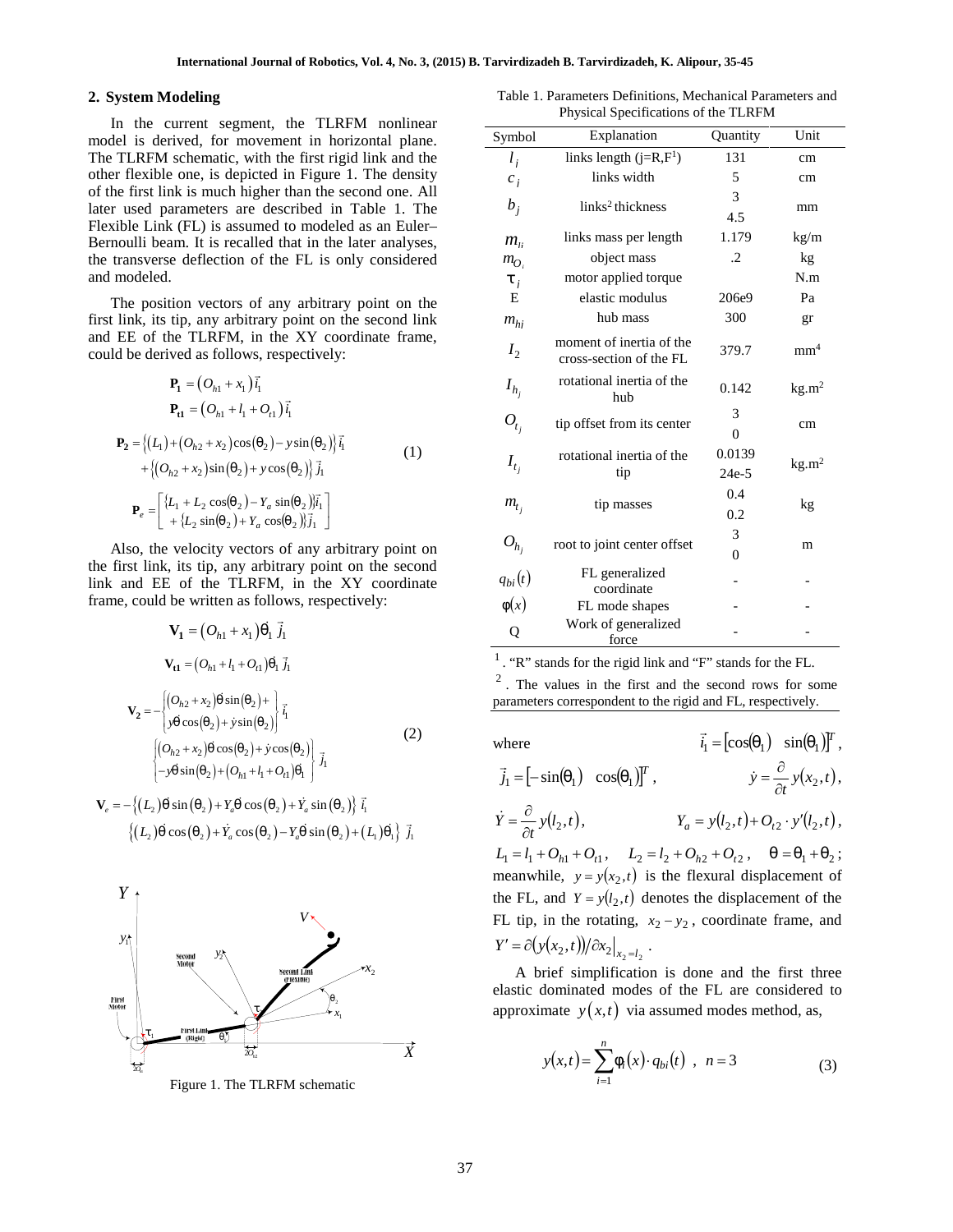where the boundary conditions of the clamped-free **International Journal of Robotics, Vol. 4, No. 3, (2015) <b>B**. Tarviry<br>where the boundary conditions of the clamped-free<br>have been considered for  $y(x,t)$ . *n* is the number of<br>considered mode shapes  $(\{\iota_i(x)\})$  for FL in th considered mode shapes  $(\{i}(x))$  for FL in this research. The Euler-Bernoulli equation for the FL is given as follows International Journal of Robotics, Vol. 4, No. 3, (<br>
e boundary conditions of the clamped-free<br>
1 considered for  $y(x,t)$ . *n* is the number of<br>
d mode shapes  $(\{\iota(x)\})$  for FL in this<br>
The Euler-Bernoulli equation for the F ernational Journal of Robotics, Vol. 4, No. 3, (2015) B<br>
dary conditions of the clamped-free<br>
dered for  $y(x,t)$ . *n* is the number of<br>
e shapes  $(\xi_i(x))$  for FL in this<br>
uler-Bernoulli equation for the FL is<br>  $\frac{(x,t)}{t} + m_t \cdot$ rnational Journal of Robotics, Vol. 4, No. 3, (2015) B. Ta<br>
ary conditions of the clamped-free<br>
ered for  $y(x,t)$ . *n* is the number of<br>
shapes  $(\xi_i(x))$  for FL in this<br>
ler-Bernoulli equation for the FL is<br>  $\frac{t}{dt} + m_t \cdot \frac{\partial$ **International Journal of Robotics, Vol. 4,**<br>
he boundary conditions of the clampe<br>
en considered for  $y(x,t)$ . *n* is the num<br>
ed mode shapes  $(\xi_i(x))$  for FL is<br>
The Euler-Bernoulli equation for the<br>
follows<br>  $I \cdot \frac{\partial^4 (y(x,t$ International Journal of Robotics, Vol. 4, No. 3, (2015) B. Tarvird<br>
boundary conditions of the clamped-free<br>
considered for  $y(x,t)$ . *n* is the number of<br>
I mode shapes  $(\xi_i(x))$  for FL in this<br>
The Euler-Bernoulli equation *A x A x* International Journal of Robotics, Vol. 4, No. 3, (2015) B. Tarvirdizadeh<br>
the boundary conditions of the clamped-free<br>  $\mathbf{v}_2 \cdot \mathbf{v}_2 =$ <br>
een considered for  $y(x,t)$ . *n* is the number of<br>
ared mode shapes  $(\xi_i(x))$  for FL **nal Journal of Robotics, Vol. 4, No. 3, (2015) B. Tarvirdizadeh B. T<br>
conditions of the clamped-free<br>
for**  $y(x,t)$ **.** *n* **is the number of<br>**  $y_2 \cdot v_2 = (O_{h_1} + 2y) \cdot (C_{h_2} + C_{h_3})$ **<br>
ernoulli equation for the FL is<br> m\_t \cdot \frac{\partial^** International Journal of Robotics, Vol. 4, No. 3, (2015) B. Tarvirdizadeh B. Tarvirdizadeh, K. Alipour, 35-<br>
oundary conditions of the clamped-free<br>
onsidered for  $y(x,t)$ . *n* is the number of<br>  $y_2 \cdot v_2 = (\rho_{h2} + x_2)^2 \cdot 2 + ($ International Journal of Robotics, Vol. 4, No. 3, (2015) B. Tarvirdizadeh B. Tarvirdizadeh, K. Alipour, 35-45<br>
undary conditions of the clamped-free<br>
usidered for  $y(x,t)$ . *n* is the number of<br>  $y_2 \cdot y_2 = (\rho_{h2} + x_2)^2 \cdot \rho_{+$ International Journal of Robotics, Vol. 4, No. 3, (2015) B. Tarvirdizadeh B. Tarvirdizadeh, K. A<br>
where the boundary conditions of the clamped-free<br>
have been considered for  $y(x,t)$ . *n* is the number of<br>  $y_2 \cdot y_2 = (\rho_{0.2}$ **International Journal of Robotics, Vol. 4, No. 3, (201**<br>
he boundary conditions of the clamped-free<br>
en considered for  $y(x,t)$ . *n* is the number of<br>
red mode shapes  $(\xi_i(x))$  for FL in this<br>
. The Euler-Bernoulli equation **International Journal of Robotics, Vol. 4, No. 3, i<br>
boundary conditions of the clamped-free<br>
considered for**  $y(x,t)$ **.** *n* **is the number of<br>
mode shapes**  $(\xi_i(x))$  **for FL in this<br>
the Euler-Bernoulli equation for the FL is<br>
l** International Journal of Robotics, Vol. 4, No. 3, (2015) B. Tarvirdizadeh B. Tarvirdizadeh, K. Alipour, 35-45<br>
b boundary conditions of the clamped-free<br>
considered for  $y(x, t)$ , n is the number of<br>
d mode shapes  $(\frac{t}{t}(x$ International Journal of Robotics, Vol. 4, No. 3, (2015) B. Tarvirdizadeh B. Tarvirdizadeh, K. Alipour, 35-4<br>
undary conditions of the clamped-free<br>
sidered for  $y(x, t)$ , n is the number of<br>  $y_2 \cdot y_2 = (\mathcal{O}_{h2} + x_2) + 2\mathcal{$ 

$$
EI \cdot \frac{\partial^4(y(x,t))}{\partial x^4} + m_l \cdot \frac{\partial^2(y(x,t))}{\partial t^2} = 0
$$
 (4) 
$$
E_{\text{net}} = \frac{1}{2} E I_2 \int_0^{l_2} \left( \frac{\partial^2 (y(t,t))}{\partial x^4} + m_l \right) \frac{\partial^2 (y(t,t))}{\partial t^2} dt
$$

The mode shapes associated with clamped-free boundary conditions can be introduced as follows [23].

$$
\begin{aligned} \n\{\,_{i}\left(x\right) &= A_{i}\cos\left(\frac{1}{2}x\right) + A_{2}\sin\left(\frac{1}{2}x\right) \\ \n&+ A_{3}\cosh\left(\frac{1}{2}x\right) + A_{4}\sinh\left(\frac{1}{2}x\right) \n\end{aligned} \tag{5}
$$

where  $\int_{i}^{4} = \check{S}_{i}^{2} \cdot m_{l} / EI$ . Also  $\check{S}_{i}$  which represents the *i*-th natural frequency of the flexible link is as follow

$$
\tilde{S}_{i}^{2} = EI \cdot \int_{0}^{1} \left( \frac{d^{2} \left( \{i \in (x) \} \right)}{dx^{2}} \right)^{2} dx \qquad i = 1,...,3
$$
 (6)

Based on the given values in Table 1, the following relations can be derived for 3 mode shapes of the FL

have been considered for 
$$
f(x, t)
$$
. *n* is the number of  
considered mode shapes  $(\{t_i(x)\})$  for FL in this  
present. The Euler-Bernoulli equation for the FL is  
given as follows  

$$
EI \cdot \frac{\partial^4 (y(x,t))}{\partial x^4} + m_t \cdot \frac{\partial^2 (y(x,t))}{\partial t^2} = 0
$$
(4)
$$
E_{pot} = \frac{1}{2}
$$
The virtual  
boundary conditions can be introduced as follows [23].  

$$
\{i(x) = A_i \cos(\frac{1}{2}x) + A_2 \sin(\frac{1}{2}x) + A_3 \sin(\frac{1}{2}x) + A_4 \sinh(\frac{1}{2}x) + A_5 \cosh(\frac{1}{2}x) + A_6 \sinh(\frac{1}{2}x) + A_7 \sinh(\frac{1}{2}x) + A_8 \sinh(\frac{1}{2}x) + A_9 \sinh(\frac{1}{2}x) + A_9 \sinh(\frac{1}{2}x) + A_9 \sinh(\frac{1}{2}x) + A_9 \sinh(\frac{1}{2}x) + A_9 \sinh(\frac{1}{2}x) + A_9 \sinh(\frac{1}{2}x) + A_9 \sinh(\frac{1}{2}x) + A_9 \sinh(\frac{1}{2}x) + A_9 \sinh(\frac{1}{2}x) + A_9 \sinh(\frac{1}{2}x) + A_9 \sinh(\frac{1}{2}x) + A_9 \sinh(\frac{1}{2}x) + A_9 \sinh(\frac{1}{2}x) + A_9 \sinh(\frac{1}{2}x) + A_9 \sinh(\frac{1}{2}x) + A_9 \sinh(\frac{1}{2}x) + A_9 \sinh(\frac{1}{2}x) + A_9 \sinh(\frac{1}{2}x) + A_9 \cosh(\frac{1}{2}x) + A_9 \sinh(\frac{1}{2}x) + A_9 \cosh(\frac{1}{2}x) + A_9 \cosh(\frac{1}{2}x) + A_9 \cosh(\frac{1}{2}x) + A_9 \cosh(\frac{1}{2}x) + A_9 \cosh(\frac{1}{2}x) + A_9 \cosh(\frac{1}{2}x) + A_9 \cosh(\frac{1}{2}x) + A_9 \cosh(\frac{1}{2}x) + A_9 \cosh(\frac{1}{2}x) + A_9 \cosh
$$

To derive the system model through Lagrangian formalism, the system potential and kinetic energies should be computed. Therefore, the kinetic energy of the system is derived which involves 6 parts and can be written as follows

Based on the given values in Table 1, the following  
\nealations can be derived for 3 mode shapes of the FL.  
\n
$$
f_1(x)=0.571136 \times \begin{pmatrix} 1.3146 \cos(1.196x) + \sin(1.196x) \\ -1.3146 \cos(1.196x) + \sin(1.196x) \end{pmatrix}
$$
  
\n $f_2(x)=0.791866 \times \begin{pmatrix} 1.0004 \cos(5.35x) - \sin(5.355x) \\ -1.009872 \cos(3.216x) + \sin(3.216x) \end{pmatrix}$   
\n $f_3(x)=0.791866 \times \begin{pmatrix} 1.0004 \cos(5.35x) - \sin(5.355x) \\ -1.0004 \cos(5.535x) + \sin(5.535x) \end{pmatrix}$   
\n $f_1(x)=0.791866 \times \begin{pmatrix} 1.0004 \cos(5.355x) - \sin(5.355x) \\ -1.0004 \cos(5.535x) + \sin(5.535x) \end{pmatrix}$   
\n $f_2(x)=0.791866 \times \begin{pmatrix} 1.0004 \cos(5.535x) - \sin(5.535x) \\ -1.0004 \cos(5.535x) + \sin(5.535x) \end{pmatrix}$   
\n $f_3(x)=0.791866 \times \begin{pmatrix} 1.0004 \cos(5.535x) - \sin(5.535x) \\ -1.0004 \cos(5.535x) + \sin(5.535x) \end{pmatrix}$   
\n $f_1 = \frac{1}{2} m_{ij} \int_0^1 \left\{ (O_{ij} + x_i)_{ij} \right\}^2 dx_i$   
\n $f_2 = \frac{1}{2} m_{ij} \int_0^{1/2} \left\{ (O_{ij} + x_i)_{ij} \right\}^2 dx_i$   
\n $f_3 = \frac{1}{2} I_{ij} z_i^2$   
\n $f_4 = \frac{1}{2} I_{ij} z_i^2$   
\n $I_5 = \frac{1}{2} I_{ij} z_i^2$ <

where  $T_1$  and  $T_2$  are the kinetic energy of the first and second links, respectively. Also,  $T_3$  and  $T_5$  are the kinetic energy of the first and second joint hubs, respectively. Besides,  $T_4$  and  $T_6$  are the kinetic energy of the first and second link tip masses, respectively. It is worth mentioning that  $V_2$ .  $V_2$  is as follow.

dizadeh B. Tarvirdizadeh, K. Alipour, 35-45  
\n
$$
\mathbf{V}_2 \cdot \mathbf{V}_2 = (O_{h2} + x_2)^2 \cdot 2 + (y_*)^2 + (y^2 + (L_{1*1})^2 + 2y_* (O_{h2} + x_2) + 2L_{1*1*} (O_{h2} + x_2) \cos(\frac{k}{2})
$$
\n
$$
-2L_{1*1*} y \sin(\frac{k}{2}) + 2L_{1*1} y \cos(\frac{k}{2})
$$
\nThe system's potential energy can be derived as  
\n
$$
E_{pot} = \frac{1}{2}EI_2 \int_0^{l_2} \left(\frac{\partial^2 (y(x_2, t))}{\partial x_2^2}\right)^2 dx_2
$$
\n(10)  
\nThe virtual works of the generalized forces on the  
\nem can be define as  
\n
$$
uW = \frac{1}{2}I_{1*1} + \frac{1}{2}U_{1*2}
$$
\n(11)

The system's potential energy can be derived as

$$
E_{pot} = \frac{1}{2}EI_2 \int_0^{l_2} \left( \frac{\partial^2 (y(x_2, t))}{\partial x_2^2} \right)^2 dx_2
$$
 (10)

The virtual works of the generalized forces on the system can be define as

$$
uW = \frac{1}{4}u_{n1} + \frac{1}{2}u_{n2} \tag{11}
$$

where  $\frac{1}{1}$  and  $\frac{1}{2}$  are the first and the second motor applied torques. Substituting Eqs. 8,10-11 into the Lagrange equations leads

$$
\mathbf{I}(\mathbf{q})\ddot{\mathbf{q}} + \mathbf{V}(\mathbf{q}, \dot{\mathbf{q}}) = [1_1, 1_2, 0, 0, 0]^T
$$
 (12)

(*x*) for FL in this  $-2L_{\{x\}}$ <br>
equation for the FL is The system<br>  $\frac{x,t}{2}$  = 0 (4)  $E_{pot} = \frac{1}{2}$ <br>
and with clamped-free<br>
duced as follows [23]. The virtual<br>
system can be<br>  $\lambda_1 x$  system can be<br>  $\lambda_2$  inh( $\lambda_1 x$ ) ( been considered for  $y(x,t)$ . *n* is the number of<br>  $x^2 + 2y^2 + 2y^2 + 2y^2 + 2y^2 + 2y^2 + 2y^2 + 2y^2 + 2y^2 + 2y^2 + 2y^2 + 2y^2 + 2y^2 + 2y^2 + 2y^2 + 2y^2 + 2y^2 + 2y^2 + 2y^2 + 2y^2 + 2y^2 + 2y^2 + 2y^2 + 2y^2 + 2y^2 + 2y^2 + 2y^2 + 2y^2 + 2y^$ 1ode shapes  $(f_1(x))$  for FL in this  $-2L_{i+1}$ ,  $y\sin(\lambda_2) + 2L_{i+1}$  years  $(y(x, t))$ <br>
Euler-Bernoulli equation for the FL is<br>  $\frac{y(x, t)}{2x^4} + m_t$ ,  $\frac{\partial^2(y(x, t))}{\partial x^2} = 0$  (4)<br>  $\frac{y(x, t)}{2x^2} + m_t$ ,  $\frac{\partial^2(y(x, t))}{\partial x^2} = 0$  (4)<br> Let move shapes  $x_1 = 2t_1t_2 + 2t_3t_3$ <br>  $x_2 = 2t_1t_3 + 2t_2t_4$ <br>  $x_3 = 2t_1t_2t_3 + 2t_3t_4$ <br>  $x_4 = 2t_2t_3 + 2t_3t_4$ <br>  $x_5 = 2t_1t_2t_3 + 2t_3t_4$ <br>  $x_6 = 2t_2t_3 + 2t_3t_4$ <br>  $x_7 = 2t_1t_2t_3 + 2t_3t_4$ <br>  $x_8 = 2t_1t_3 + 2t_2t_$  $-\sin(5.535x)$  obtained equations are then transcribed into a set of 10 as follows<br>
EI  $\frac{\partial^4 (y(x,t))}{\partial x^4} + m_l \cdot \frac{\partial^2 (y(x,t))}{\partial t^2} = 0$  (4)<br>
Le mode shapes associated with clamped-free<br>
lary conditions can be introduced as follows [23].<br>
The virtual works of the<br>  $\int_x (x) = A_l \cos(\frac{1}{2}, x) + A_2 \sin(\frac{1$ The system is potential energy can be derived as<br>  $(x,t)$  + m<sub>i</sub>,  $\frac{\partial^2 (y(x,t))}{\partial t^2} = 0$ <br>
(4)<br>
Shapes associated with clamped-free<br>
tions can be introduced as follows [23]. The virtual words of the generalized forces on th *l*  $\frac{1}{2}$  *h*  $\frac{1}{2}$  *c*  $\frac{1}{2}$  *c*  $\frac{1}{2}$  *c*  $\frac{1}{2}$  *c*  $\frac{1}{2}$  *c*  $\frac{1}{2}$  *c*  $\frac{1}{2}$  *c*  $\frac{1}{2}$  *c*  $\frac{1}{2}$  *c*  $\frac{1}{2}$  *c*  $\frac{1}{2}$  *c*  $\frac{1}{2}$  *c*  $\frac{1}{2}$  *c*  $\frac{1}{2}$  *c*  $\frac{1$ B. Tarvirdizadeh, K. Alipour, 35-45<br>  $\left(O_{h2} + x_2\right)^2 \cdot {^2 + \left(y_x\right)^2 + \left(y\right)^2 + \left(L_{l+1}\right)^2}$ <br>  $\left(v_r \left(O_{h2} + x_2\right) + 2L_{l+1} \cdot \left(O_{h2} + x_2\right) \cos\left(x_2\right)$  (9)<br>  $\left(\frac{L_{l+1} + y \sin\left(x_2\right) + 2L_{l+1} \cdot \left(y \cos\left(x_2\right)\right)}{2L_{l+1} + y \sin\left(x_2\right$ **Formularization**, **E.** Alipour, 35-45<br>  $\frac{1}{2} = (O_{h2} + x_2)^2$ ,  $\frac{1}{2} + (y_x)^2 + (y_y)^2 + (L_{1x1})^2$ <br>  $-2y_x (O_{h2} + x_2) + 2L_{1x1x} (O_{h2} + x_2) \cos(x_2)$  (9)<br>  $2L_{1x1x} y \sin(x_2) + 2L_{1x1y} y \cos(x_2)$ <br>
system's potential energy can be deriv where  $\mathbf{q} = [q_1, q_{b1}, q_{b2}, q_{b3}]^T$ , indicates the system generalized coordinate, **M**(**q**) is the mass/inertia matrix of the robot and  $V(q, \dot{q})$  represents the terms containing **q** and/or **q** of the robot dynamics equation. The governing dynamic equations of motions of the system can be divided into a set of five nonlinear, coupled, stiff, second-order ordinary differential equations. The first-order ordinary differential equations, i.e. the state space style, to facilitate the controller design. The state vector **x** is defined as: nge equations leads<br> **M(q)q̃** + **V(q, q̂)** =  $[t_1, t_2, 0, 0, 0]^T$  (12)<br>  $\mathbf{q} = [1, 1, 0, 0, 0, 0, 0]$  is the mass/inertia matrix<br>
robot and **V(q, q̂)** is the mass/inertia matrix<br>
robot and **V(q, q̂)** is the mass/inertia **M(q)q̃** + **V(q,q̂**) =  $[t_1, t_2, 0, 0, 0]$  (12)<br> **cq** = [ 1, 1, q<sub>b1</sub>, q<sub>b2</sub>, q<sub>b2</sub>, q<sub>b3</sub>]<sup>T</sup>, indicates the system<br>
alized coordinate, **M(q)** is the mass/inertia matrix<br>
robot and **V(q, q̄**) represents the terms conta  $-2I_{x+1}$ ,  $y \sin(k_2) + 2I_{x+1} \cos(k_2)$ <br>
The system's potential energy can be derived as<br>  $E_{\rho\alpha} = \frac{1}{2}EI_3 \int_0^1 \left(\frac{\partial^2 (y(x_2,t))}{\partial x_2^2}\right)^2 dx_2$  (10)<br>
The virtual works of the generalized forces on the<br>
stem can be defin The system's potential energy can be derived as<br>  $E_{\rho\omega} = \frac{1}{2} E J_2 \int_0^1 \left( \frac{\partial^2 (y(x_2, t))}{\partial x_2^2} \right)^2 dx_2$  (10)<br>
The virtual works of the generalized forces on the<br>
em can be define as<br>  $uW = \pm_1 u_{r+1} + \frac{1}{2} u_{r-2}$  (1  $\begin{bmatrix}\n\frac{1}{2} & \frac{1}{2} & \frac{1}{2} & \frac{1}{2} \\
\frac{1}{2} & \frac{1}{2} & \frac{1}{2} & \frac{1}{2}\n\end{bmatrix}$  (11)<br>
first and the second motor<br>
ng Eqs. 8,10-11 into the<br>  $\begin{bmatrix}\n1, \frac{1}{2}, 0, 0, 0\n\end{bmatrix}^T$  (12)<br>  $\begin{bmatrix}\nq_{b3}\n\end{bmatrix}^T$ , indicates the **x**  $\mathbf{v}(\mathbf{q}, \dot{\mathbf{q}}) = [\dot{z}_1, \dot{z}_2, 0, 0, 0]^T$  (12)<br> **1,**  $q_{b1}$ ,  $q_{b2}$ ,  $q_{b3}$ ]<sup>T</sup>, indicates the system<br>
rdinate,  $\mathbf{M}(\mathbf{q})$  is the mass/inertia matrix<br>  $\mathbf{V}(\mathbf{q}, \dot{\mathbf{q}})$  represents the terms contain  $\mathbf{q} = [1, 1, 0, 0, 1, 0, 0, 0, 0, 0, 0, 0, 0, 0, 0, 0]$  is the mass/inertia matrix<br>ized coordinate, **M(q)** is the mass/inertia matrix<br>foot and **V(q, q)** represents the terms containing<br>ing dynamic equations of motions o dized coordinate, **M(q)** is the mass/inertia matrix<br>robot and V(q, q) represents the terms containing<br>for  $\dot{q}$  of the robot dynamics equation. The<br>ing dynamic equations of motions of the system<br>divided into a set of fi

$$
\mathbf{x} = \begin{bmatrix} x_1 & x_2 & x_3 & x_4 & x_5 & x_6 & x_7 & x_8 & x_9 & x_{10} \end{bmatrix}^T = \begin{bmatrix} x_1 & x_2 & q_{b_1} & q_{b_2} & q_{b_3} & x_{10} & x_{10} & x_{10} & x_{10} & x_{10} & x_{10} & x_{10} & x_{10} & x_{10} & x_{10} & x_{10} & x_{10} & x_{10} & x_{10} & x_{10} & x_{10} & x_{10} & x_{10} & x_{10} & x_{10} & x_{10} & x_{10} & x_{10} & x_{10} & x_{10} & x_{10} & x_{10} & x_{10} & x_{10} & x_{10} & x_{10} & x_{10} & x_{10} & x_{10} & x_{10} & x_{10} & x_{10} & x_{10} & x_{10} & x_{10} & x_{10} & x_{10} & x_{10} & x_{10} & x_{10} & x_{10} & x_{10} & x_{10} & x_{10} & x_{10} & x_{10} & x_{10} & x_{10} & x_{10} & x_{10} & x_{10} & x_{10} & x_{10} & x_{10} & x_{10} & x_{10} & x_{10} & x_{10} & x_{10} & x_{10} & x_{10} & x_{10} & x_{10} & x_{10} & x_{10} & x_{10} & x_{10} & x_{10} & x_{10} & x_{10} & x_{10} & x_{10} & x_{10} & x_{10} & x_{10} & x_{10} & x_{10} & x_{10} & x_{10} & x_{10} & x_{10} & x_{10} & x_{10} & x_{10} & x_{10} & x_{10} & x_{10} & x_{10} & x_{10} & x_{10} & x_{10} & x_{10} & x_{10} & x_{10} & x_{10} & x_{10} & x_{10} & x_{10} & x_{10} & x_{10} & x_{10} & x_{10} & x_{10} & x_{10} & x_{10} & x_{1
$$

 $\int_1^1 \int_0^1 \left\{ (O_{h1} + x_1) \right\}^2 dx_1$  The state space equations of the system can be obtained as

$$
\dot{\mathbf{x}} = \mathbf{f}(\mathbf{x}(t), \mathbf{u}(t))
$$
 (14)

where  $\mathbf{u} = \begin{bmatrix} \ddagger_1 & \ddagger_2 \end{bmatrix}^T$  and  $\mathbf{f}(\mathbf{x}, \mathbf{u})$  is a 10 by one column vector function in terms of *x* and *u*, as

$$
\mathbf{f} = \left[ x_6, x_7, x_8, x_9, x_{10}, \mathbf{M}^{-1} \left( -\mathbf{V} \right) \right]^T \tag{15}
$$

The above obtained dynamics has been simulated in Maple software. The obtained results were in close agreement with those of [24-26], which ascertained the authors about the soundness of the obtained equations of motion.

#### **3. Formulation of DOM problem and its solution**

#### **3.1. DOM Problem Formulation**

Design of the optimal path of a TLRFM is the main aim of this paper for executing the desired DOM mission. For the first time in [20], the problem of DOM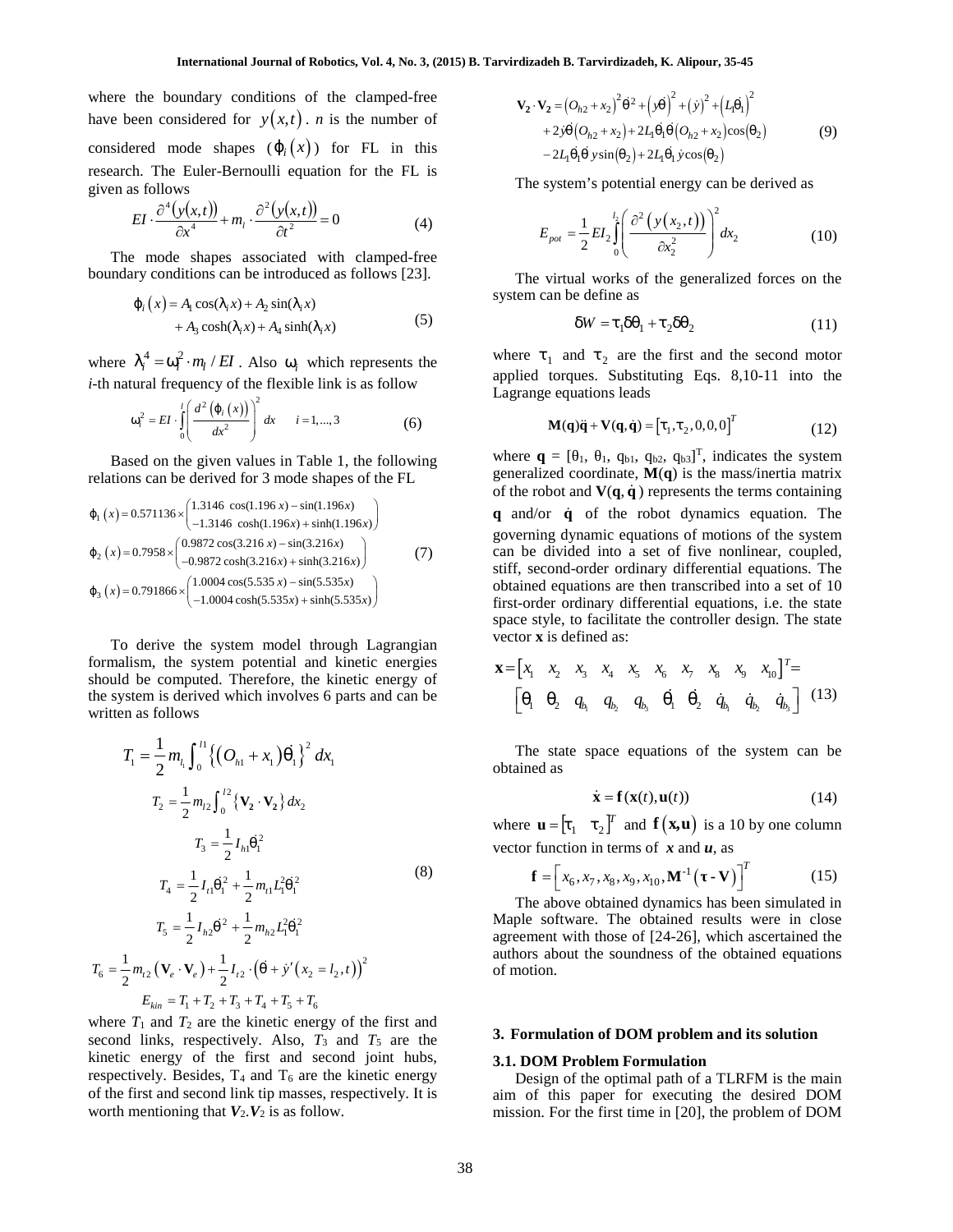by a one link flexible arm for a specified time-duration was examined. However, in the current study the two link rigid-flexible one is considered. The goal of the current study is launching a pre-captured object from rest pose  $\mathbf{x} = \mathbf{0}$  at a desired coordinate ( $X_{des}$ ,  $Y_{des}$ ) with a predetermined velocity ( $\dot{X}_{des}$ ,  $\dot{Y}_{des}$ ) within a specified time. Note that it has assumed the object has rigidly connected to the EE before launching time interval, via a magnetic holder. This holder releases the object at the launch instant. inned. However, in the<br>
inned. However, in the<br>
flexible one is consenting a p<br>  $\mathbf{r} = \mathbf{0}$  at a desired coorder<br>
ermined velocity<br>
time. Note that it has<br>
innected to the EE<br>
is a magnetic holder.<br>
he launch instant. **a** one link flexible arm for a specified time-duration<br>
so suxuined. However, in the current study the two problem. During the last decay<br>
it is *k* indi-flexible one is considered. The goal of the *methods*, based on di pose  $\mathbf{x} = \mathbf{0}$  at a desired coordinate ( $X_{des}$ ,  $Y_{des}$ ) with<br>oredetermined velocity ( $\dot{X}_{des}$ ,  $\dot{Y}_{des}$ ) within a approximate of the EE before launching time<br>tified time. Note that it has assumed the object has ort rest pose  $\mathbf{x} = \mathbf{0}$  at a desired coordinate ( $X_{des}$ ,  $Y_{des}$ ) with<br>
a precified time. Note that it has assumed the object has<br>
gigidly connected to the EE before launching time<br>
figidly connected to the EE before laun **x**  $\mathbf{x} = \mathbf{0}$  at a desired coordinate ( $X_{des}$ ,  $\hat{Y}_{des}$ ) with problems [27]. The predictermined velocity ( $\hat{X}_{des}$ ,  $\hat{Y}_{des}$ ) within a approximated using the expecter lance of the EF before lance including time or

To tackle such a complicated problem a powerful optimal control strategy is adopted.

To design the optimal trajectories and control input, first a cost function is founded, which is herein considered to be the control effort for the desired DOM task plus penalty term indicates the sensitivity to the terminal conditions, as find the complicated problem a power<br> *f* **g** *f f f f f f f f f f f f f f f f f f f f f f f f f f f f f* Fraction a control strategy is<br>the optimal<br>triangle is the optimal<br>to be the control is<br>endity term in<br>miditions, as<br> $f(t, t_f) + \frac{1}{2} \int_{t_0}^{t_f} (\mathbf{u}^T - \mathbf{P}) dt$ <br> $= \frac{1}{2} (\mathbf{P}_t^T - \mathbf{P}) dt$ and it has assumed the object has<br>the EE before launching time<br>the EE before launching time<br>thant.<br>omplicated problem a powerful<br>and trajectories and control input,<br>is founded, which is herein<br>ntrol effort for the desired optimal trajectories and control<br>tion is founded, which<br>the control effort for the desisterm<br>indicates the sensitivis,<br>s, as<br> $-\frac{1}{2}\int_{t_0}^{t_f} (\mathbf{u}^T \mathbf{u} + \mathbf{x}^T \mathbf{S} \mathbf{x}) dt$ <br> $\int_{cs}^{t_f} - \mathbf{P}_e(t_f) \int_{s}^{s} \mathbf{W}_p (\mathbf{P}_{$ *f* design the optimal trajectories and control inp<br>
a cost function is founded, which is here<br>
dered to be the control effort for the desired DO<br>
blus penalty term indicates the sensitivity to t<br>
al conditions, as<br>  $h(\mathbf$ 

$$
J = h\left(\mathbf{x}(t_f), t_f\right) + \frac{1}{2} \int_{t_0}^{t_f} \left(\mathbf{u}^T \ \mathbf{u} + \mathbf{x}^T \mathbf{S} \mathbf{x}\right) dt \qquad (16)
$$
 Now, emp  
containing

$$
h\left(\mathbf{x}(t_f), t_f\right) = \frac{1}{2} \left(\mathbf{P}_{des}^f - \mathbf{P}_e(t_f)\right)^T \mathbf{W}_p \left(\mathbf{P}_{des}^f - \mathbf{P}_e(t_f)\right) + \frac{1}{2} \left(\mathbf{V}_{des}^f - \mathbf{V}_e(t_f)\right)^T \mathbf{W}_V \left(\mathbf{V}_{des}^f - \mathbf{V}_e(t_f)\right)
$$
(17)

where  $P_{des}^f$  and  $V_{des}^f$  denote the desired position and velocity of EE of robot manipulator, respectively.  $J = h(\mathbf{x}(t_f), t_f) + \frac{1}{2} \int_{t_0}^{t} (\mathbf{u}^T \mathbf{u} + \mathbf{x}^T \mathbf{S} \mathbf{x}) dt$  (16) Now, 6<br>
contain<br>  $h(\mathbf{x}(t_f), t_f) = \frac{1}{2} (\mathbf{P}_{des}^f - \mathbf{P}_e(t_f))^T \mathbf{W}_p (\mathbf{P}_{des}^f - \mathbf{P}_e(t_f))$  accord<br>  $+ \frac{1}{2} (\mathbf{V}_{des}^f - \mathbf{V}_e(t_f))^T \mathbf{W}_v (\mathbf{V}_{des}^f$ position and velocity of EE of robot manipulator at final time  $(t_f)$ , respectively. Also,  $W_p$  and  $W_v$  are userdefined semi positive definite matrices representing the relative significance of each error term. It is pointed out that in Eqs. 16, 17, the user-defined positive definite matrix determines the relative importance between control effort and final errors of position/velocity of the EE. Matrix **S** is a semi positive definite matrix. Notice that the quadratic term versus **x** in equation 16 was added to the control effort in the integrand so as, the constrains on the state vector are satisfied and its shape can be formed in the desired manner. For instance by adopting this approach, strict limitations on the FL deflection and joint angles can be fulfilled.

## **3.2. Solution of the Considered Optimal Control Problem**

Since the complexity of engineering problems, have been increased over the past two decades, the optimal control subject, has transitioned from theory to computation, and variety of numerical methods and corresponding software have been developed and implemented. There are two main procedures to solve the optimal control problems including direct and indirect search approaches.

In this research, a direct search method based on Radau pseudo-spectral method has been utilized for solution of the considered nonlinear optimal control problem. During the last decade, *pseudospectral methods,* based on direct collocation method*,* have risen to fame in the numerical solution of optimal control problems [27]. The state and control vectors are approximated using global polynomials and collocation of the differential-algebraic equations is performed at *orthogonal collocation points,* in Pseudospectral method. This method is the *combination* of using global polynomials with orthogonally collocated points, are known to converge spectrally [27]. **f f t** *t f f f f f f f f f f f f f f f f f f f f f f f f f f f f f f f f f f* arvirdizadeh B. Tarvirdizadeh, K. Alipour, 35-45<br>
solution of the considered nonlinear optimal control<br>
problem. During the last decade, *pseudospectral*<br>
methods, based on direct collocation method, have risen<br>
to fame i e state and control vectors are<br>global polynomials and collocation<br>lgebraic equations is performed at<br>*tition points*, in Pseudospectral<br>d is the *combination* of using global<br>orthogonally collocated points, are<br>spectrall the state and control<br>*f* global polynomials and gebraic equations is j<br>ation points, in Ps<br>od is the *combination* of<br>orthogonally collocated<br>spectrally [27].<br>the problem based cover transformation is req<br>of  $t \in [t_0, t_f]$ *tadeh, K. Alipour, 35-45*<br>
idered nonlinear optimal control<br>
he last decade, *pseudospectral*<br>
erect collocation method, have risen<br>
prical solution of optimal control<br>
idebal polynomials and collocation<br>
gebraic equatio **rdizadeh, K. Alipour, 35-45**<br>
onsidered nonlinear optimal control<br>
the last decade, *pseudospectral*<br>
direct collocation method, have risen<br>
merical solution of optimal control<br>
The state and control vectors are<br>
g globa rvirdizadeh, K. Alipour, 35-45<br>
considered nonlinear optimal control<br>
org the last decade, *pseudospectral*<br>
on direct collocation method, have risen<br>
numerical solution of optimal control<br>
The state and control vectors a zadeh, K. Alipour, 35-45<br>
sidered nonlinear optimal control<br>
the last decade, *pseudospectral*<br>
rect collocation method, have rise<br>
errical solution of optimal control<br>
e state and control vectors are<br>
global polynomials

In order to solve the problem based on [27], the following time space transformation is required to map the time interval of  $t \in \begin{bmatrix} t_0, t_f \end{bmatrix}$  to the new one of  $\ddagger \in [-1, 1]$ .

$$
\ddagger = \frac{2t}{t_f - t_0} - \frac{t_f + t_0}{t_f - t_0} \tag{18}
$$

 $\left(\mathbf{x}(t_f), t_f\right) = \frac{1}{2}\left(\mathbf{P}_{des}^T - \mathbf{P}_e(t_f)\right)$  **W<sub>p</sub>**  $\left(\mathbf{P}_{des}^T - \mathbf{P}_e(t_f)\right)$  recover the proposectral method, to estimate **x**, in the  $(\mathbf{V}_{des}^t - \mathbf{V}_{e}(t_f)) \mathbf{W}_{V} (\mathbf{V}_{des}^t - \mathbf{V}_{e}(t_f))$  interval must be discretized. The division number is *K ly* is launching a pre-captured object from to fame in the numerial solution of optimal<br>  $t = 0$  at a desired coordinate ( $X_{dec}$ ,  $Y_{dec}$ ), with a problems [27]. The state and control<br>  $t = 0$  and  $t = 0$  and  $t = 0$  and  $t =$ mined velocity  $(\dot{X}_{des}, \dot{Y}_{des})$  within a supproximated using good porynominal sum<br>
me. Note that it has assumed the object has  $int_{\text{co}} \cos \theta$  or the differential-algebraic equations is poron-<br>
mected to the EE before launc Note that it has assumed the object has<br>
orthogonal collocation<br>
red to the EE before launching time<br>
method. This method is the orthogonal collocation<br>
method. This method is the orthogonal collocation<br>
uch a complicated Now, employing this transformation the whole problem containing the performance index, states, controls and constraints should be rewritten in term of variable according to above transformation. According to the transformed time interval  $\uparrow \in [-1,1]$ , this mapped time and the obtained relevant points known as *Legendre- Gauss* (LG) points. Considering the LG points plus the points  $\mathfrak{t}_0 = -1$  and  $\mathfrak{t}_{K+1} = 1$ , the state variables will be approximated using *K+1* Legendre polynomial *Li*, which is as [28]: *n* and must are the discretized. The division number is *K* tained relevant points known as *Legendre* -<br>  $-1$  and  $\frac{1}{k+1} = 1$ , the state variables will be<br>  $-1$  and  $\frac{1}{k+1} = 1$ , the state variables will be<br>  $\lfloor$ **u** unit be discretized. The division number is *K* botained relevant points known as *Legendre*-<br>
G) points. Considering the LG points plus the<br>  $= -1$  and  $t_{K+1} = 1$ , the state variables will be ated using  $K+1$  Legendr

$$
\mathbf{x}(t) \approx \mathbf{X}(t) = \sum_{i=0}^{k} L_i(t) \mathbf{X}(t_i)
$$
 (19)

where

$$
L_i(t) = \prod_{j=0, j \neq i}^{k} \frac{t - t_j}{t_i - t_j}
$$
 (20)

where  $\mathbf{X}(t)$  is approximation of  $\mathbf{x}(t)$  at point  $\ddagger$ , Also, control vector is estimated according to *K* Lagrange polynomials as  $\mathbf{I}_i(\mathbf{t}) \mathbf{X}(\mathbf{t}_i)$ <br>  $\mathbf{I}_i - \mathbf{I}_j$ <br>
in of  $\mathbf{x}(\mathbf{t})$  at point  $\mathbf{I}_i$ .<br>
i according to K Lagr<br>  $\mathbf{I}_i(\mathbf{t}) \mathbf{U}(\mathbf{t}_i)$ <br>
ation of  $\mathbf{u}(\mathbf{t})$  at point<br>
of dynamical constrain

$$
\mathbf{u}(\mathbf{t}) \approx \mathbf{U}(\mathbf{t}) = \sum_{i=0}^{k} L_i(\mathbf{t}) \mathbf{U}(\mathbf{t}_i)
$$
 (21)

where  $\mathbf{U}(\mathbf{t}_i)$  is approximation of  $\mathbf{u}(\mathbf{t})$  at point  $\mathbf{t}_i$ . Next step is reconstruction of dynamical constraints as follow:

$$
\mathbf{x}(t) \approx \mathbf{X}(t) = \sum_{i=0}^{k} L_{i}(t) \mathbf{X}(t_{i})
$$
(19)  
where  

$$
L_{i}(t) = \prod_{j=0, j\neq i}^{k} \frac{t - t_{j}}{t_{i} - t_{j}}
$$
(20)  
where  $\mathbf{X}(t)$  is approximation of  $\mathbf{x}(t)$  at point  $t_{i}$ . Also,  
control vector is estimated according to *K* Lagrange  
polynomials as  

$$
\mathbf{u}(t) \approx \mathbf{U}(t) = \sum_{i=0}^{k} L_{i}(t) \mathbf{U}(t_{i})
$$
(21)  
where  $\mathbf{U}(t_{i})$  is approximation of  $\mathbf{u}(t)$  at point  $t_{i}$ .  
Next step is reconstruction of dynamical constraints as  
follow:  

$$
\sum_{i=0}^{k} D_{ki}(t) \mathbf{X}(t_{i}) - \frac{t_{0} - t_{f}}{2} \mathbf{f}(\mathbf{X}(t_{k}), \mathbf{U}(t_{k}), t_{i}, t_{0}, t_{f})
$$
(22)  

$$
(k = 1,...K)
$$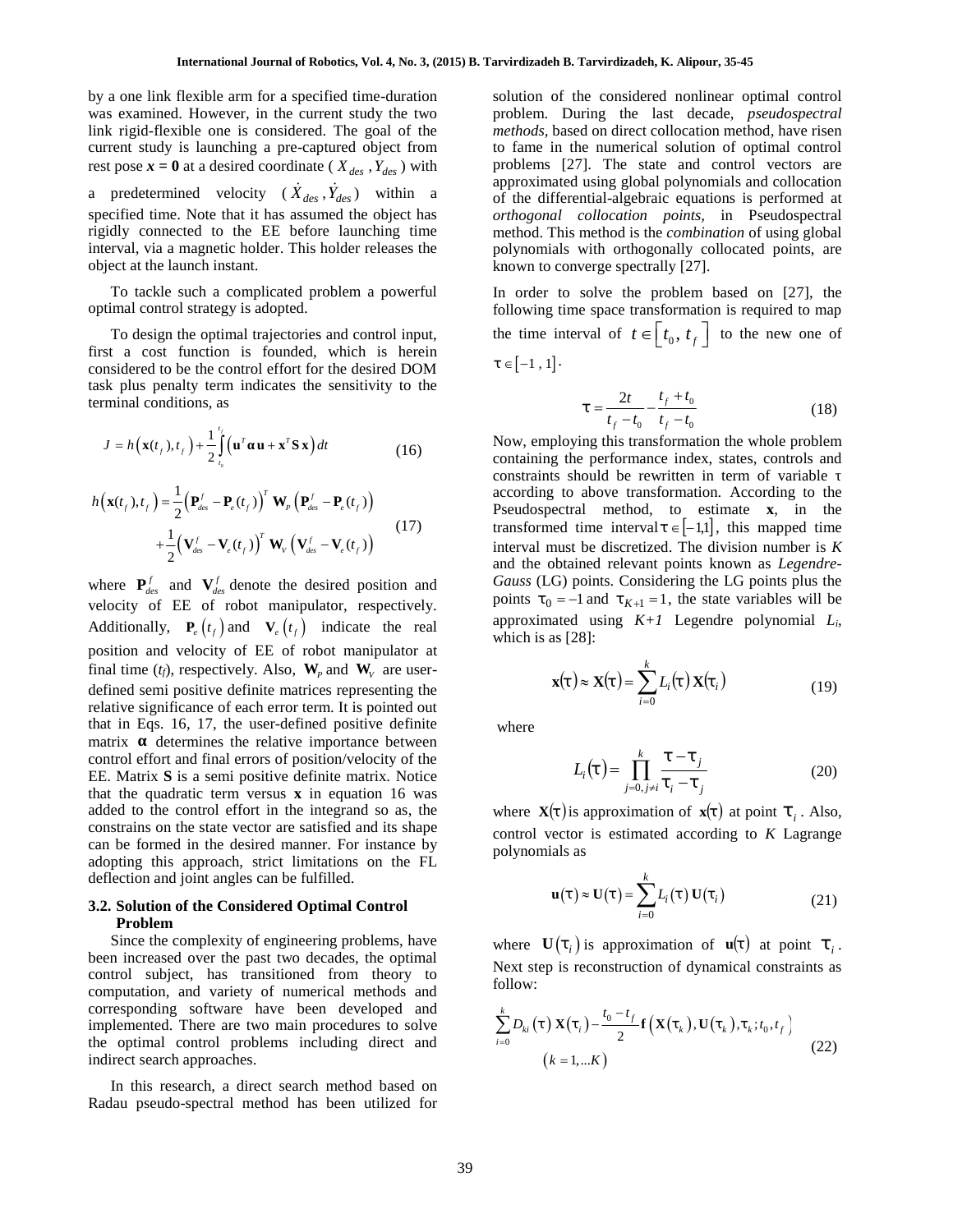where **'D**' is a pseudo-spectral differentiation matrix of  $K \times (K+1)$  dimension. **'D'** contains Legendre polynomial differentiation at collocation points which can be calculated as [28]:

 0, , 0 0, , 1,... , 0,..., *k k j k j j i l ki i i k l i j*  (23) 1 0 1 , , , *N f N t t*

It is worth mentioning that the above equation is in the form of a set of algebraic constrains. Next, by using a Gauss–Radau quadrature, the original performance index is transformed as **International Journal of Robotics, Vol. 4, No. 3, (2)**<br> **here D** is a pseudo-spectral differentiation matrix of<br>  $\left(\frac{K+I}{N}\right)$  dimension. **D** contains Legendre<br> **lynomial differentiation** at collocation points which<br> **International Journal of Robotics, Vol. 4, No. 3, (2015) B. Tarvirdizary<br>
in the sign of Spectral differentiation matrix of<br>
id differentiation at collocation points which<br>
id differentiation at collocation points which<br>** 

$$
J = h\left(\mathbf{X}_{1}, t_{0}, \mathbf{X}_{N+1}, t_{f}\right) + \frac{t_{0} - t_{f}}{4} \sum_{k=1}^{N} w_{k} g\left(\mathbf{X}(t_{k}), \mathbf{U}(t_{k}), t_{k}; t_{0}, t_{f}\right)
$$
(24)

International Journal of Robotics, Vol. 4, No. 3, (2015)<br>
i is a pseudo-spectral differentiation matrix of<br>
dimension. **D'** contains Legendre<br>
al differentiation at collocation points which<br>
lculated as [28]:<br>  $\int_{t=0}^{k}$ *w g t t*  can be calculated as  $[28]$ :<br>  $D_w = L_i(\mathbf{t}_i) = \sum_{i=0}^{k} \frac{1}{i} \mathbf{t}_i + \mathbf{t}_j$ ,<br>  $\sum_{i=0}^{k} \frac{1}{i} \mathbf{t}_i + \mathbf{t}_j$ ,<br>  $\sum_{i=0}^{k} \frac{1}{i} \mathbf{t}_i + \mathbf{t}_j$ ,<br>
It is worth mentioning that the above equation<br>
is in the form of weights. Also, the function *g* is the integrand in Eq. (16). The obtained equations, define a nonlinear programming problem. The resulted DOM problem formulation can then be solved numerically using any nonlinear programming problem. The provided result of this research is based on the SNOPT nonlinear solver of Stanford Company [28].

To apply the previously described approach, the GPOPS software package was developed by Rao et al. which has been utilized in this research [27], [29]-[32].

#### **4. Computational results**

In this section, a robot and a payload with the specifications shown in Table 1 has been taken into account. It is desired that TLRFM transfers the pre captured payload from rest to a desired point of specified velocity, see Figure 2. The specifications of the robotic system and the desired mission have been provided in Table 2.



 $t = 5$  sec



Figure 2. The considered DOM mission.

 $+\frac{t_0-t_f}{4}\sum w_k g(\mathbf{X}(\mathbf{t}_k),\mathbf{U}(\mathbf{t}_k),\mathbf{t}_k;t_0,t_f)$  (24) in rotating frame. Also, the robot first motor angular **onal Journal of Robotics, Vol. 4, No. 3, (2015) B. Tarvirdizadeh B. Tarvirdizadeh B. Tarvirdizadeh B. Tarvirdizadeh B. Tarvirdizadeh B. Tarvirdizadeh B. Tarvirdizadeh B. Tarvirdizadeh B. Tarvirdizadeh B. Tarvirdizadeh B.** Based on the previous explanations, the efficiency of the designed controller in the DOM task is tested and deliberated in this section. Figures 3 and 4 show the robot first motor torque and the second one, respectively. Figure 5 presents the FL tip displacement position is demonstrated in Figure 6. In order to object launching, a 0 degree to approximately 81 degrees travel must be done precisely in 5 seconds, via the first motor, which Figure 6 confirms this claim. Additionally, Figure 7 depicts the second motor angular position. To object launching, the second motor should move from an initial angle of 0 degree to the final one that is approximately - 118 degrees. This was realized and is demonstrated in Figure 7.

> Figure 8 shows the tip positions, X and Y components, of the EE. In order to object launching, the EE of the robot must reach to the point  $P_{\rm sp} = [1.3838 \quad 0.7676]^T(m)$  precisely at  $t = 5$  (sec). Figure 8 confirms the ability of robot controller to meet the position conditions. The tip velocity components of the EE are shown in Figs. 9 and 10. The desired object velocity at the launch moment  $(t = 5 \text{ sec})$  is

$$
\mathbf{V_{sp}} = \begin{bmatrix} -1 & -2 \end{bmatrix}^T \left( m/\text{sec} \right).
$$

The obtained terminal velocities based on Figs. 9 and 10, confirm the desired conditions satisfaction for the velocity vector of the EE via the robot controller.

Table 3 demonstrates the final pose of the EE. By comparison of the actual values reported in Table 3 and related values of Table 2, the efficiency of the method is proven.

Table 2. The desired conditions of launching of the payload.

| Phase                | <b>Start</b><br>(Configuration<br>A)                               | Launch<br>(Configuration<br>B)                                 |
|----------------------|--------------------------------------------------------------------|----------------------------------------------------------------|
| $t$ (sec)            | 0                                                                  | 5                                                              |
| EE position (m)      | $\mathbf{P}_{\text{st}} = \begin{bmatrix} 2.68 \\ 0 \end{bmatrix}$ | $\begin{bmatrix} 1.3838 \\ 0.7676 \end{bmatrix}$<br>$P_{sp} =$ |
| EE velocity<br>(m/s) | $V_{st} =$                                                         | $\mathbf{V}_{\rm sp} = \begin{bmatrix} -1 \\ -2 \end{bmatrix}$ |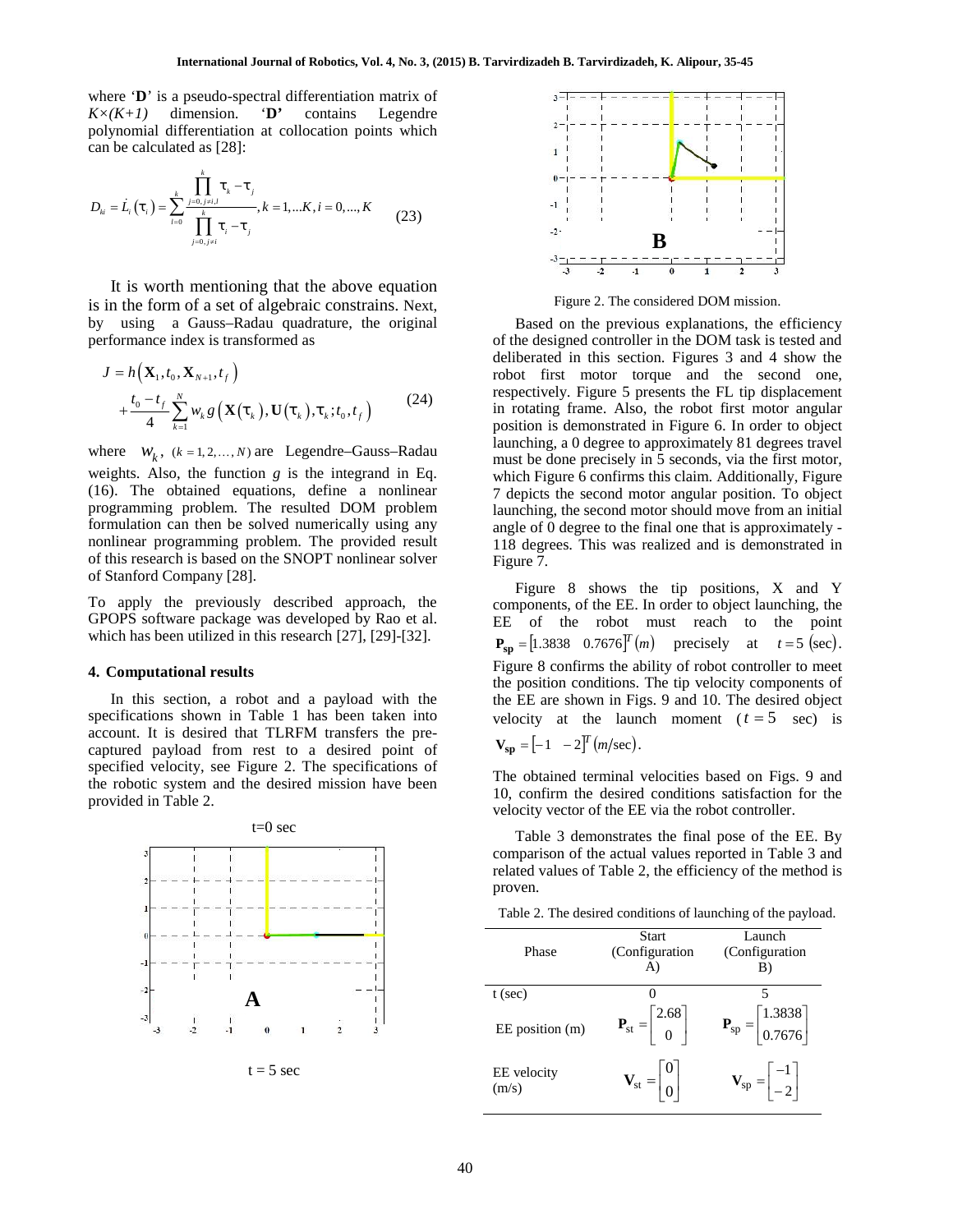

Figure 3. Applied torque by the robot first motor



Figure 4. Applied torque by the robot second motor



Figure 5. Tip displacement of the FL in rotating frame



Figure 6. The first motor angular position



Figure 7. The second motor angular position



Figure 8. X and Y components of the EE position



Figure 9. Velocity ( $\dot{X}$  ) of the EE



Figure 10. Velocity ( $\dot{Y}$ ) of the EE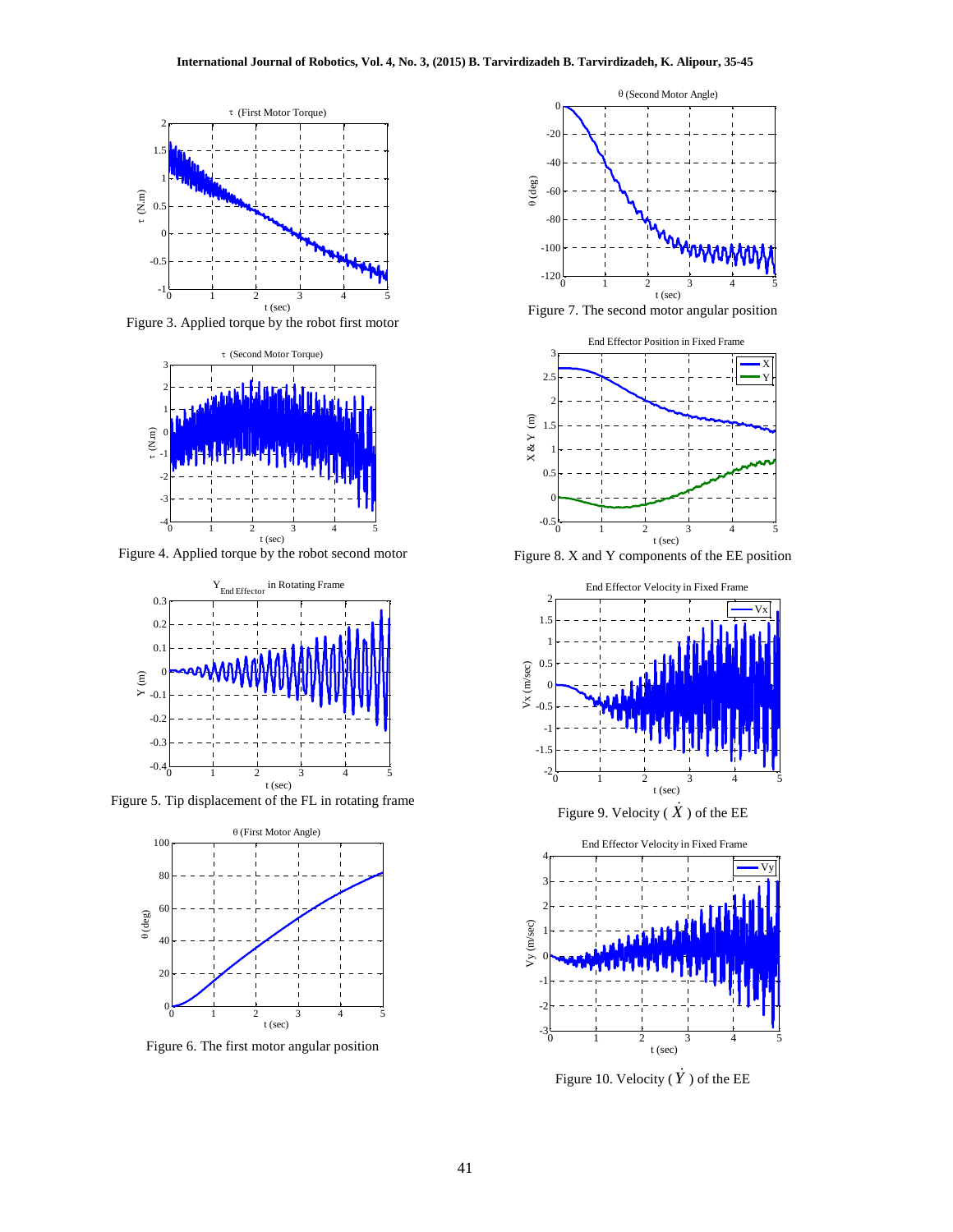Table 3. The obtained conditions of launching of the payload.

| Phase                | Start<br>(Configuration A)                                      | Launch<br>(Configuration B)                                        | page<br>Т                        |
|----------------------|-----------------------------------------------------------------|--------------------------------------------------------------------|----------------------------------|
| $t$ (sec)            |                                                                 | 5                                                                  | the p                            |
| EE position<br>(m)   | $\mathbf{P}_{\rm st} = \begin{bmatrix} 2.68 \\ 0 \end{bmatrix}$ | $\mathbf{P}_{sp} = \begin{bmatrix} 1.3838 \\ 0.7676 \end{bmatrix}$ | in Fi<br>on sy<br>magn           |
| EE velocity<br>(m/s) | $V_{st} = \begin{bmatrix} 0 \\ 0 \end{bmatrix}$                 | $\mathbf{V}_{\rm sp} = \begin{vmatrix} -1 \\ -2 \end{vmatrix}$     | perce<br>while<br>signi<br>contr |

#### **5. Composite Control Strategy**

Although the object manipulation problem can be solved using the optimal control tool, it however suffers the lack of robustness against unforeseen disturbances and model uncertainties. To overcome this drawback, the previously proposed open-loop optimal controller is combined with proportional-Derivative-Integral (PID) controllers as illustrated in Figure 11.



Figure 11. The proposed hybrid control structure

It is noteworthy that the developed control law has been formed based on partitioning the control signal into two parts, i.e. feedforwrad and feedback parts, the controller into a model-based portion and a servo portion. The result is that the system's parameters appear only in the model-based portion (optimal controller) and that the servo portion (PID control) is independent of these parameters. The feedforward signal  $\ddagger$ <sub>feedforward</sub> compensates for known major nonlinearities and known disturbances and reduces the system so that it appears to be an almost linear system. In other words, the optimal control portion of the control law has the effect of making the system appear as a near-linear system, so the design of the servo portion is very simple.

It is worth mentioning that in nonlinear control, the concept of feedback plays a fundamental role in controller design, as it does in linear control. However, the importance of feedforward is much more conspicuous than in linear control. Feedforward is used to cancel the effects of known disturbances and provide anticipative actions in tracking tasks. Very often it is impossible to control a nonlinear system stably without incorporating feedforward action in the control law [23, page 199].

 $\mathbf{P}_{\text{st}} = \begin{vmatrix} 2.68 \\ 0 \end{vmatrix}$   $\mathbf{P}_{\text{sp}} = \begin{vmatrix} 1.3838 \\ 0.7676 \end{vmatrix}$  on system response can be seen in Figures 12-15. The 0.7676 magnitude of this disturbance is considered to be 10  $V_{st} = \begin{bmatrix} 0 \\ 0 \end{bmatrix}$   $V_{sp} = \begin{bmatrix} -1 \\ -2 \end{bmatrix}$  while the response of open-loop optimal control has significantly deviated from desired one, the hybrid  $\lfloor -2 \rfloor$  significantly deviated from desired one, the hybrid controller can preserve the system desired behavior and 1 while the response of open-loop optimal control has The effect of adding the closed-loop controller to the previously open-loop optimal one can be observed in Figures 12-19. The effect of an external disturbance percentages of the controlled input magnitude. As seen attenuate the effects of external disturbance. As shown in Figures 12-15, the hybrid controller can effectively direct the robot to the desired terminal point and therefore the payload can successfully be thrown.

> $V_{\infty}$  **presence of model uncertainty.** The effect of model uncertainties on the response of the system has been illustrated in Figures 16-19. While the response of open and closed-loop controllers are close in the level of position, their responses in the level of velocity are far apart. In other words, the closed-loop controller, in contrast to the open-loop, can effectively provide the terminal desired position and velocity of the payload at the final time, even in the



Figure 12. Comparison of open-loop versus hybrid one in terms of end-effector position along horizontal axis in the presence of external disturbances



Figure 13. Comparison of open-loop versus hybrid one in terms of end-effector position along vertical axis in the presence of external disturbances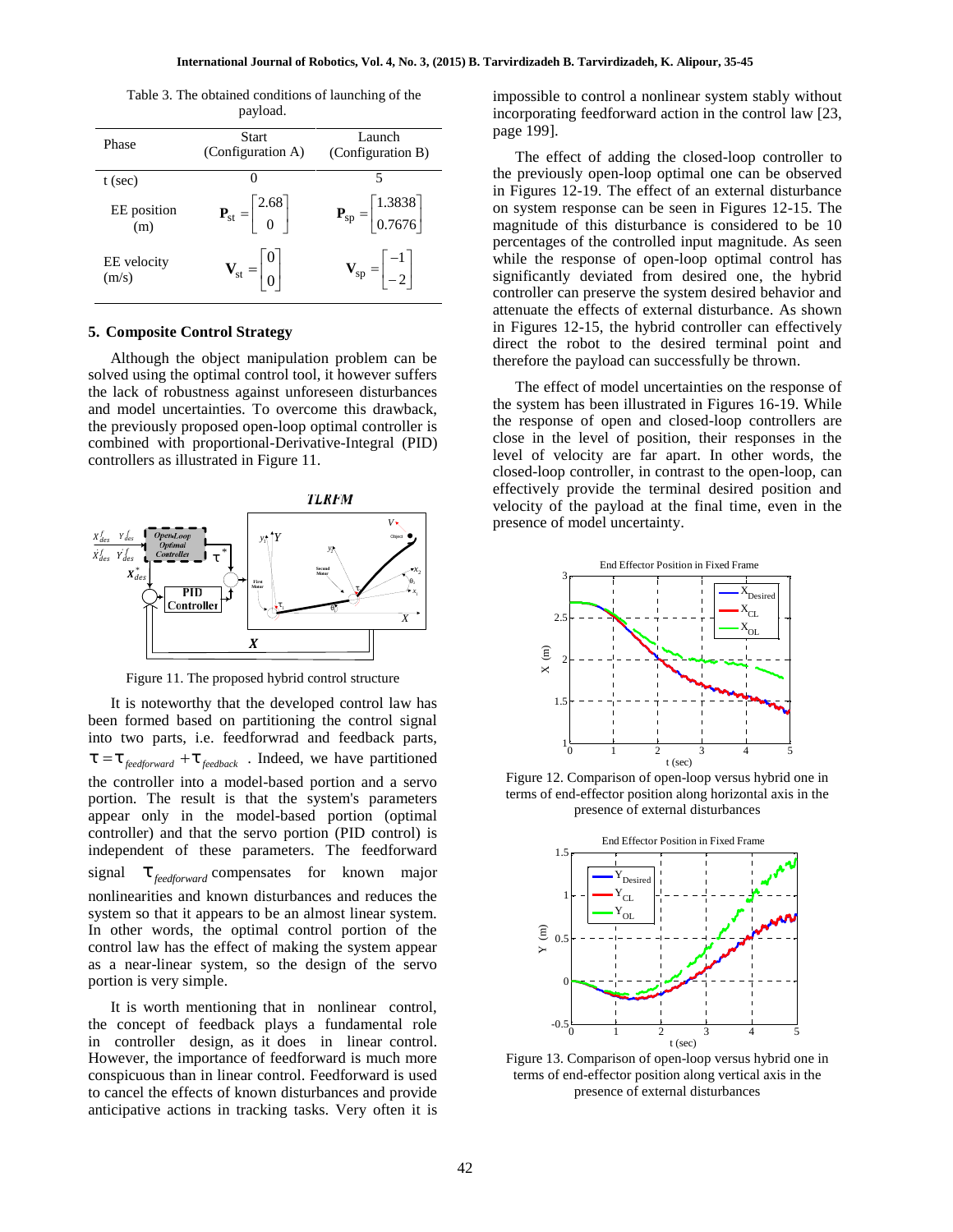

Figure 14. Comparison of open-loop versus hybrid one in terms of end-effector velocity along horizontal axis in the presence of external disturbances



Figure 15. Comparison of open-loop versus hybrid one in terms of end-effector velocity along vertical axis in the presence of external disturbances



Figure 16. Comparison of open-loop versus hybrid one in terms of end-effector position along horizontal axis in the presence of model uncertainties



Figure 17. Comparison of open-loop versus hybrid one in terms of end-effector position along vertical axis in the presence of model uncertainties



Figure 18. Comparison of open-loop versus hybrid one in terms of end-effector velocity along horizontal axis in the presence of model uncertainties



Figure 19. Comparison of open-loop versus hybrid one in terms of end-effector velocity along vertical axis in the presence of model uncertainties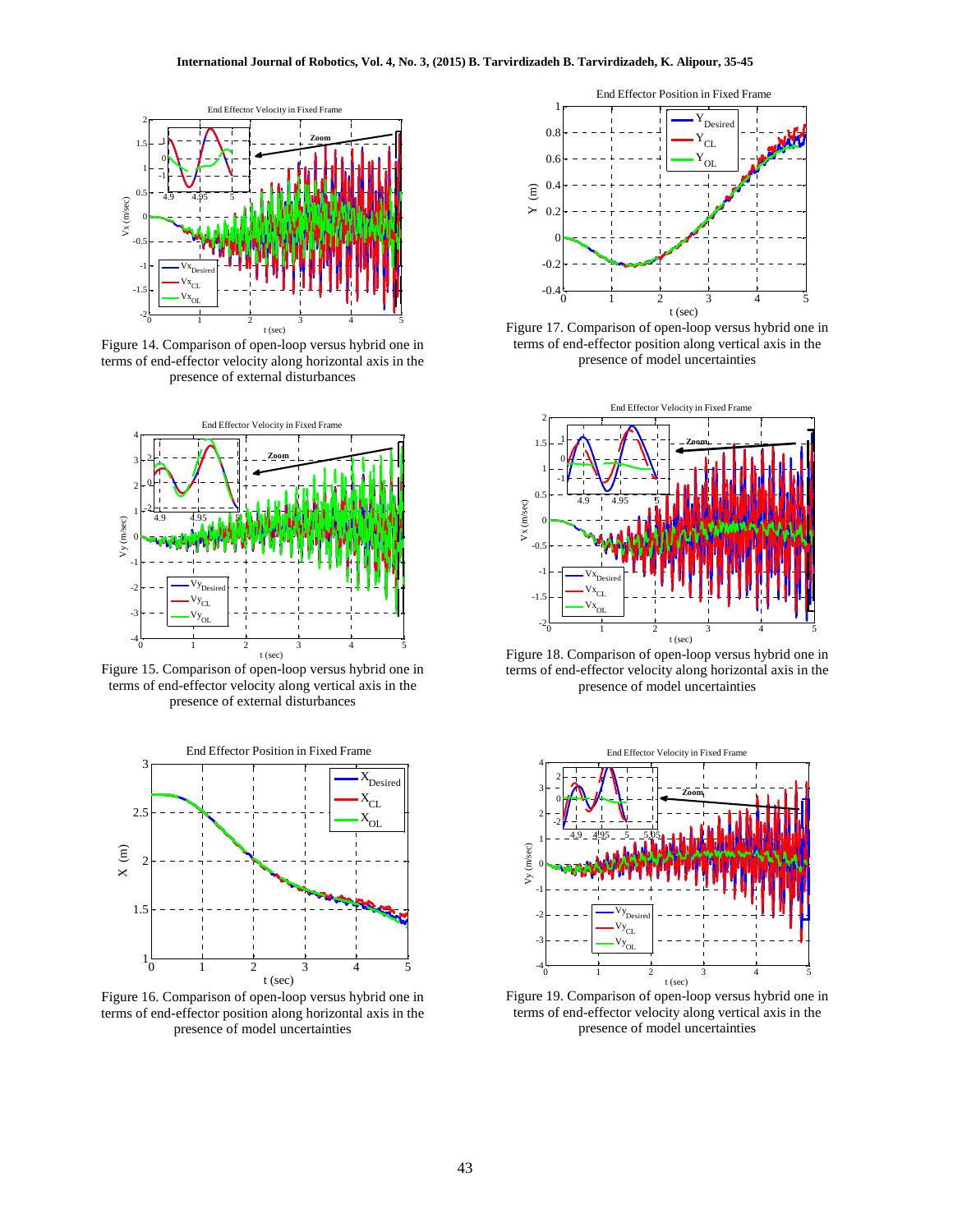# **6. Conclusion**

The purpose of the present research is to find the optimal trajectories and control input of TLRFM for performing DOM tasks. To this end, the powerful optimal nonlinear control method is exploited. This research investigates DOM mission especially with a special aim of launching an object to a specified position in the two dimensional plane with the predetermined desired velocity vector during the limited and specified time interval. The controller design problem formulated as a complicated nonlinear optimal control problem. The pseudospectral method, which is based on direct collocation method, was employed to numerical solution of the resulted problem. To this end, the state and control were approximated using global polynomials and collocation of the differential-algebraic equations is performed at orthogonal collocation points, in Pseudospectral method. The achieved nonlinear programming problem based on Pseudospectral method, was solved using SNOPT nonlinear solver. To provide the robustness of the controller, a closed-loop PID based controller structure was added to the original optimal controller. The obtained simulation results support the usefulness and efficiency of the developed scheme in solving the DOM problem employing TLRFMs.

## **References**

[1] H. H. Lee and Y. Liang, "A coupled-sliding surface approach for the robust trajectory control of a horizontal two-link rigid/flexible robot", *International Journal of Control*, Vol. 80(12), (2007), pp. 1880-1892. [2] J. F. Peza-Solis, G. Silva-Navarro and R. Castro- Linares, "Control of a rigid-flexible two-link robot using passivity-based and strain-feedback approaches", 7th International Conference on Electrical Engineering, Computing Science and Automatic Control (CCE 2010), Tuxtla Gutiérrez, Chiapas, México, (2010), pp. 476-481.

[3] A. Abe, "Trajectory planning for residual vibration suppression of a two-link rigid-flexible manipulator considering large deformation", *Mechanism and Machine Theory*, Vol. 44, (2009), pp. 1627–1639.

[4] L. Z. Shi and M. B. Trabia, "Comparison of distributed PD-like and importance based fuzzy logic controllers for a two-link rigid-flexible manipulator", *Journal of Vibration and Control*, Vol. 11, (2005), pp. 723–747.

[5] S. Akella, W. H. Huang, K. M. Lynch and M. T. Mason, "Sensorless parts orienting with a one-joint manipulator", IEEE International Conference on Robotics and Automation, Vol. 3, (1997), pp. 2383- 2390.

[6] M. Erdmann, "An exploration of nonprehensile two-palm manipulation", International Journal of Robotics Research, Vol. 17(5), (1998), pp. 485-503.

[7] Y. Maeda, T. Nakamura and T. Arai, "Motion planning of robot fingertips for graspless manipulation", Proceeding of IEEE International Conference on Robotics and Automation, (2004), pp. 2951 – 2956.

[8] Y. Maeda and T. Arai, "Planning of graspless manipulation by a multifingered robot hand", *Advanced Robotics*, Vol. 19(5), (2005), pp. 501-521.

[9] . K. Miyazawa, Y. Maeda and T. Arai, "Planning of graspless manipulation based on rapidly-exploring random trees", Proceeding of IEEE International Symposium on Assembly and Task Planning: From Nano to Macro Assembly and Manufacturing, (2005), pp. 7-12.

[10] A. Akbarimajd and M. N. Ahmadabadi, "Manipulation by juggling of planar polygonal objects using two 3-DOF manipulators", Proceeding of IEEE/ASME International Conference of Advanced Intelligent Mechatronics, (2007), pp. 1-6.

[11] S. Akella, W. H. Huang, K. M. Lynch and M. T. Mason, "Planar manipulation on a conveyor with a one joint robot", the  $7<sup>th</sup>$  International Symposium on Robotics Research, (1995), pp. 265-277.

[12] K. M. Lynch and M. T. Mason, "Stable pushing: mechanics, controllability, and planning", *The International Journal of Robotic Researches*, Vol. 15(6), (1996), pp. 533-556.

[13] K. M. Lynch and M. T. Mason, "Dynamic nonprehensile manipulation: controllability, planning, and experiments", *The International Journal of Robotics Research*, Vol. 18(1), 1999,pp. 64-92.

[14] T. Tabata and Y. Aiyama, "Tossing manipulation by 1 degree of-freedom manipulator", Proceeding of the IEEE/RSJ International Conference on Intelligent Robots and Systems, (2001), pp. 132−137.

[15] B. Beigzadeh, M. N. AhmadAbadi and A. Meghdari, "Two dimensional dynamic manipulation of a disc using two manipulators", Proceeding of IEEE International Conference on Mechatronics and Automation, (2006), pp. 1191−1196.

[16] A. Akbarimajd, M. N.Ahmadabadi and B. Beigzadeh, "Dynamic object manipulation by an array of 1-DOF manipulators: Kinematic modeling and planning", Robotics and Autonomous Systems Vol. 55(6), 2007, pp. 444–459.

[17] H. Miyashita, T. Yamawaki and M. Yashima, "Control for throwing manipulation by one joint robot", Proceeding of IEEE International Conference on Robotics and Automation, (2009), pp. 1273-1278.

[18] K. Tahara, K. Maruta and M. Yamamoto, "External sensorless dynamic object manipulation by a dual soft-fingered robotic hand with torsional fingertip motion", Proceeding of IEEE International Conference on Robotics and Automation, (2010), pp. 4309-4314.